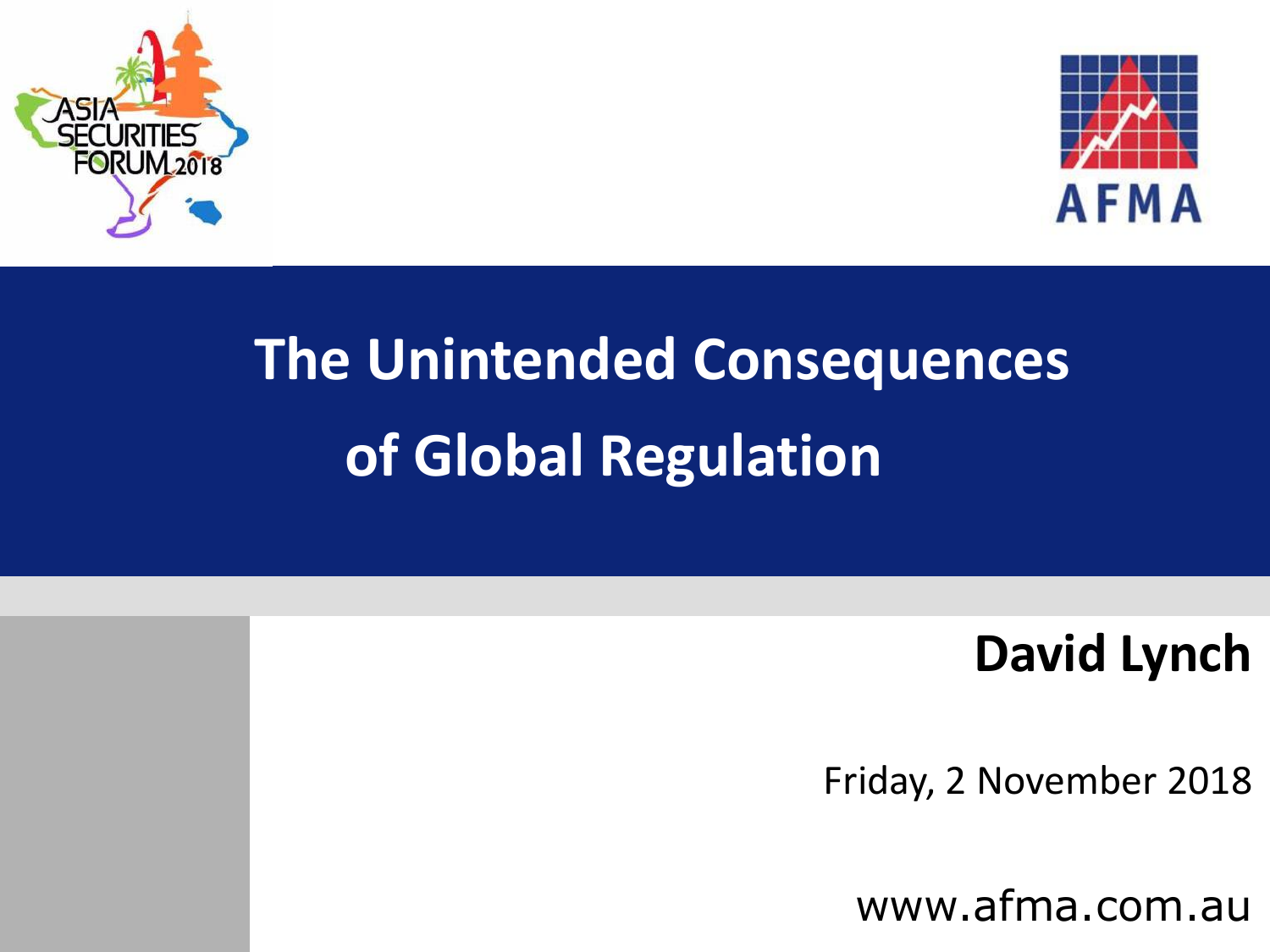### Context – Australia's Open Financial System

- 52 Authorised foreign banks
- Significant foreign firm representation
	- Syndicated loans
	- DCM
	- ECM
- Quick global regulation transmission

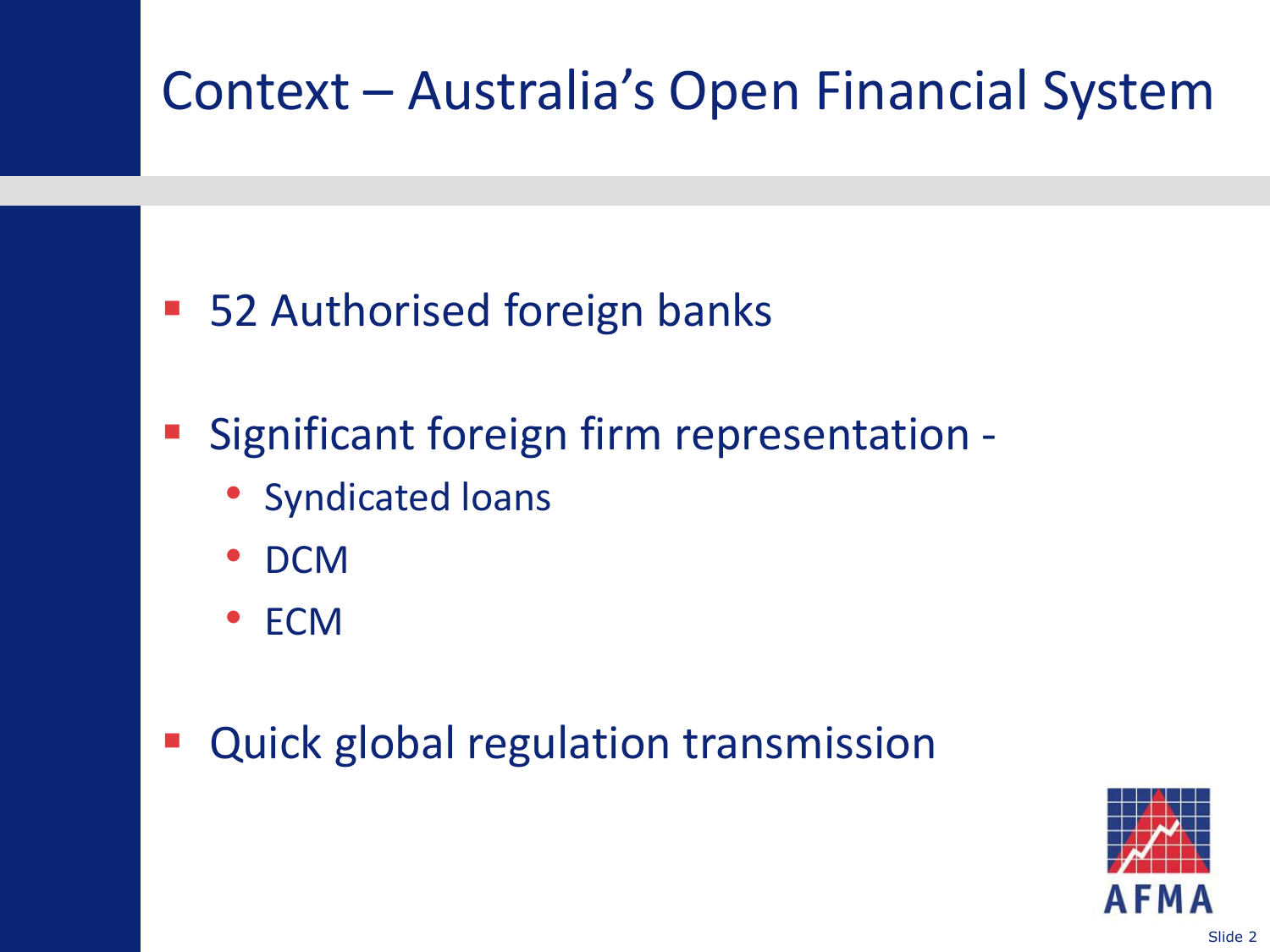## Direct impacts

#### **• Official Global Standards**

- Examples Bank for International Settlements, IOSCO, FATF
- Local approach and interpretation important

#### Extraterritorial Measures

- Examples Dodd Frank Act, European benchmarks regulation, MiFID 2
- Equivalence and substituted compliance important

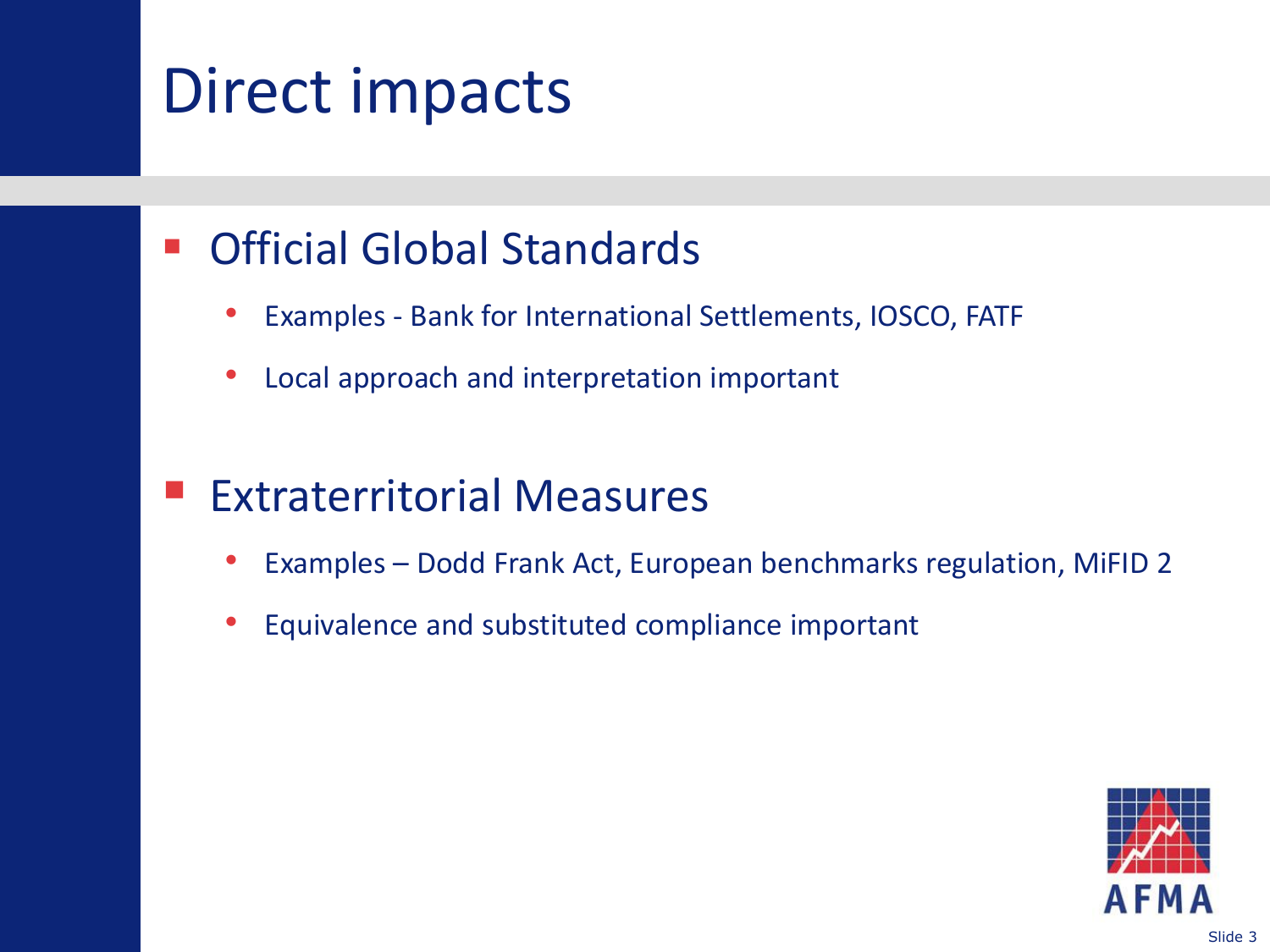### Downstream Impacts

- Transfer by adoption of overseas policy ideas
- Transfer via global firms internal policies
- Transfer by business conduct and behaviours
- Complex interactions with local laws eg taxation

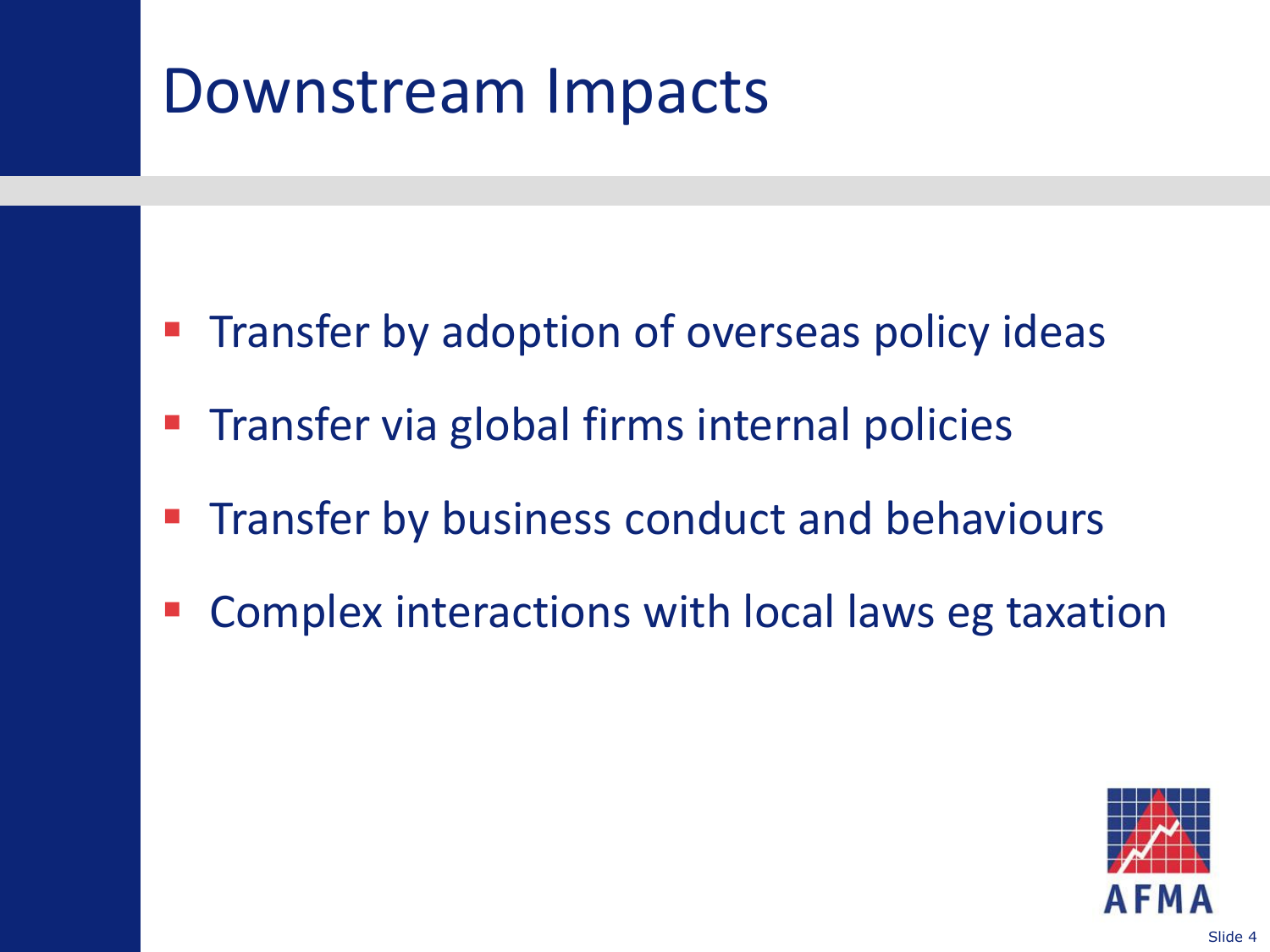# Global Conduct Standards

#### Global FX Code

- True global standard backed by central banks
- AFMA endorsement and operation of Australian register

#### UK FICC Markets Standards Board

- Developed in London for global application by member firms
- AFMA issues wholesale industry conduct standards in Australia

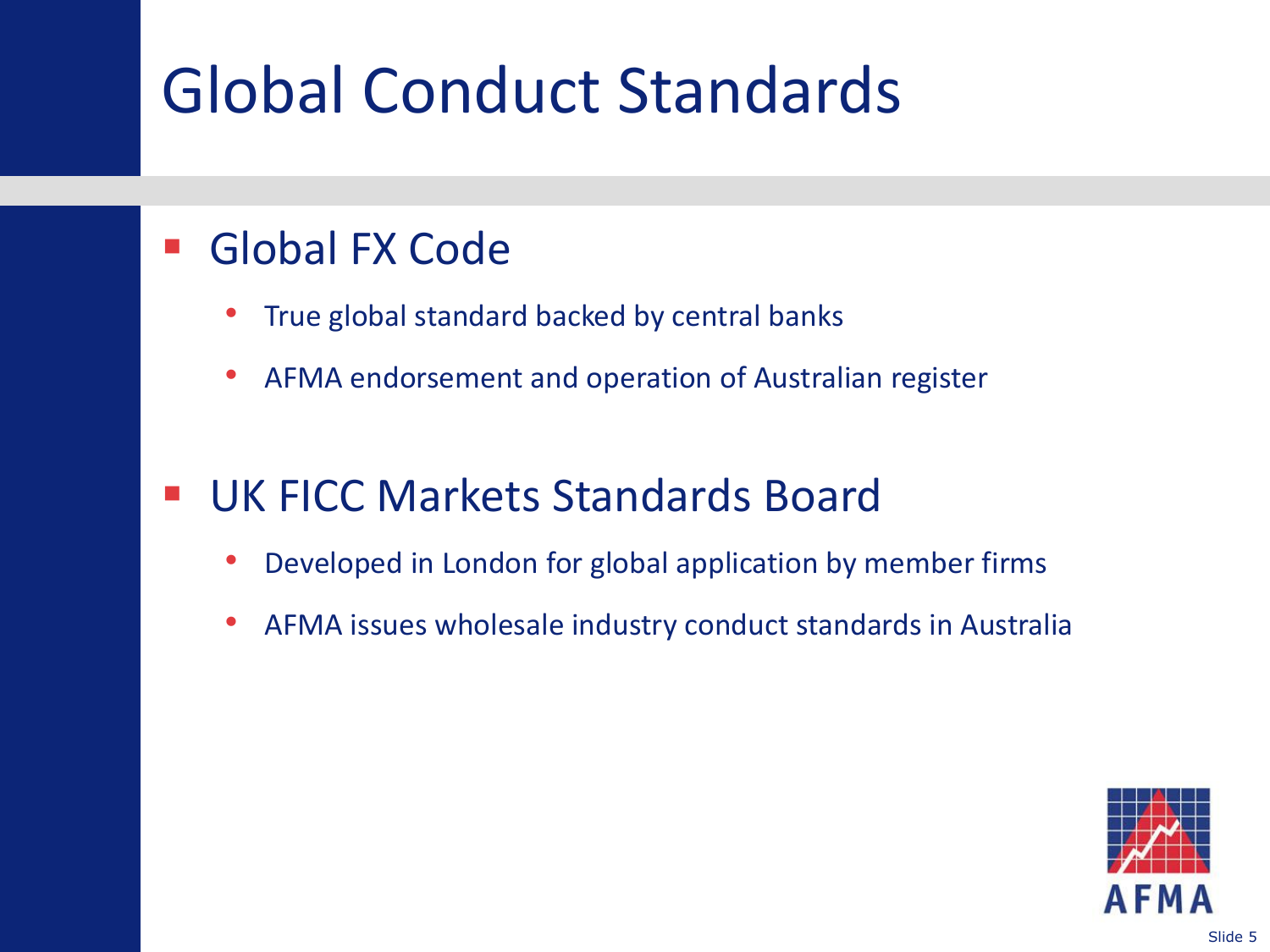## Some management options

- Domestic regulator participation in global standard setters
- Industry working with regulators on cross-border matters
- Regional regulator liaison
- IOSCO co-ordination of cross—border regulation
- Engagement with standard setters
- Industry Forums (ASF, ICSA etc)